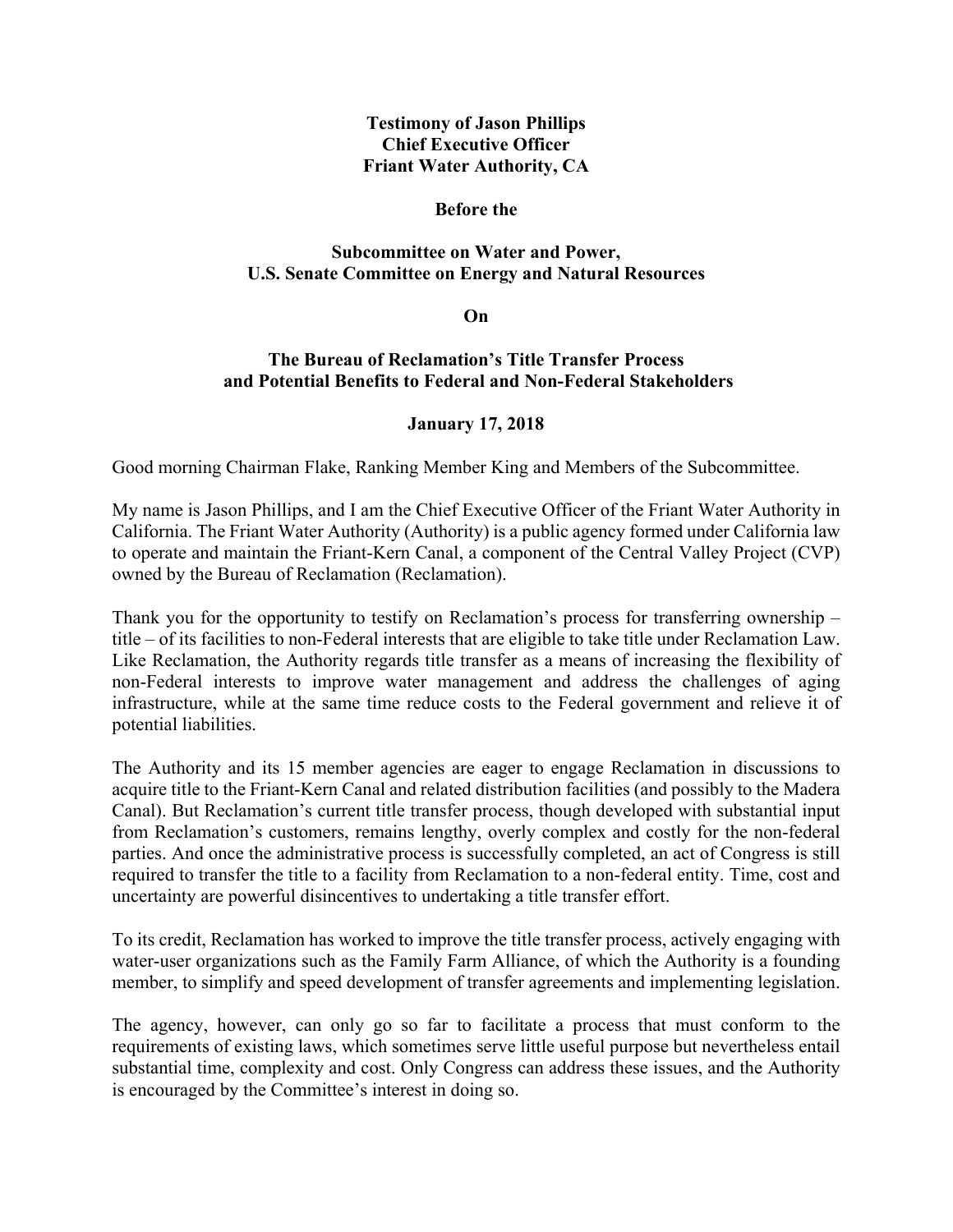The Friant-Kern Canal presents a good example of how title transfer can benefit both the non-Federal project beneficiaries and the Federal taxpayer. It also illustrates how Congress can act to facilitate title transfers in a manner that continues to safeguard the interests of the public.

## **The Friant Division**

The 152-mile-long Friant-Kern Canal and the 36-mile-long Madera Canal, together with Friant Dam and Millerton Lake on the San Joaquin River, form the Friant Division of the CVP. On average, the Division delivers 1.2 million acre-feet of irrigation water annually to approximately 15,000 farms on one million acres of the most productive farmland in the world. Friant Division deliveries also are vital to meeting the domestic water needs of many small communities in the San Joaquin Valley, as well as larger metropolitan areas, including the City of Fresno.

Built between 1945 and 1951, the Friant-Kern Canal carries water south from Millerton Lake along the foothills of the Sierra Mountains on the eastern edge of the San Joaquin Valley to its terminus at the Kern River, four miles west of Bakersfield. The canal is lined by concrete for most of its length, and has an initial capacity of 5,000 cubic feet per second (cfs) at the San Joaquin River that gradually decreases to 2,000 cfs at the Kern River. The width of the Canal ranges from 128 feet where it starts to 64 feet at its lower end.

The shorter Madera Canal carries water north from Millerton Lake on the San Joaquin River to the Chowchilla River. Completed in 1945, the Madera Canal has an initial capacity of 1,000 cfs that decreases to 625 cfs at its terminus.

The Authority (initially the Friant Water Users Authority) has operated and maintained the Friant-Kern Canal as a "transferred work" under contract to the Bureau of Reclamation since 1986. Reclamation retains ownership of the Canal and its related distribution works, and Reclamation administers the contracts governing the purchase and delivery of CVP water in the Friant Division. The Authority is responsible for all aspects of the Canal's operation, maintenance and replacement (OM&R) as well as all costs related to those activities.

Two of the Authority's member agencies receive water via the Friant Division's Madera Canal, which is operated as a transferred work by the Madera and Chowchilla Water and Power Authority. The Madera and Friant-Kern canals are in similar circumstances and their operating authorities are interested in pursuing title transfers.

Other components of the CVP outside of the Friant Division also are operated as transferred works by non-federal authorities composed of project beneficiaries, but the Friant Division is unique in that its water users have fully repaid the capital construction costs allocated to the Friant Division. This action was authorized by the *San Joaquin River Restoration Settlement Act of 2009* (P.L. 111- 11, Title X, Subtitle A, Sec. 10010).

Having paid their capital obligation, Friant Division water users are eligible to take title to its components.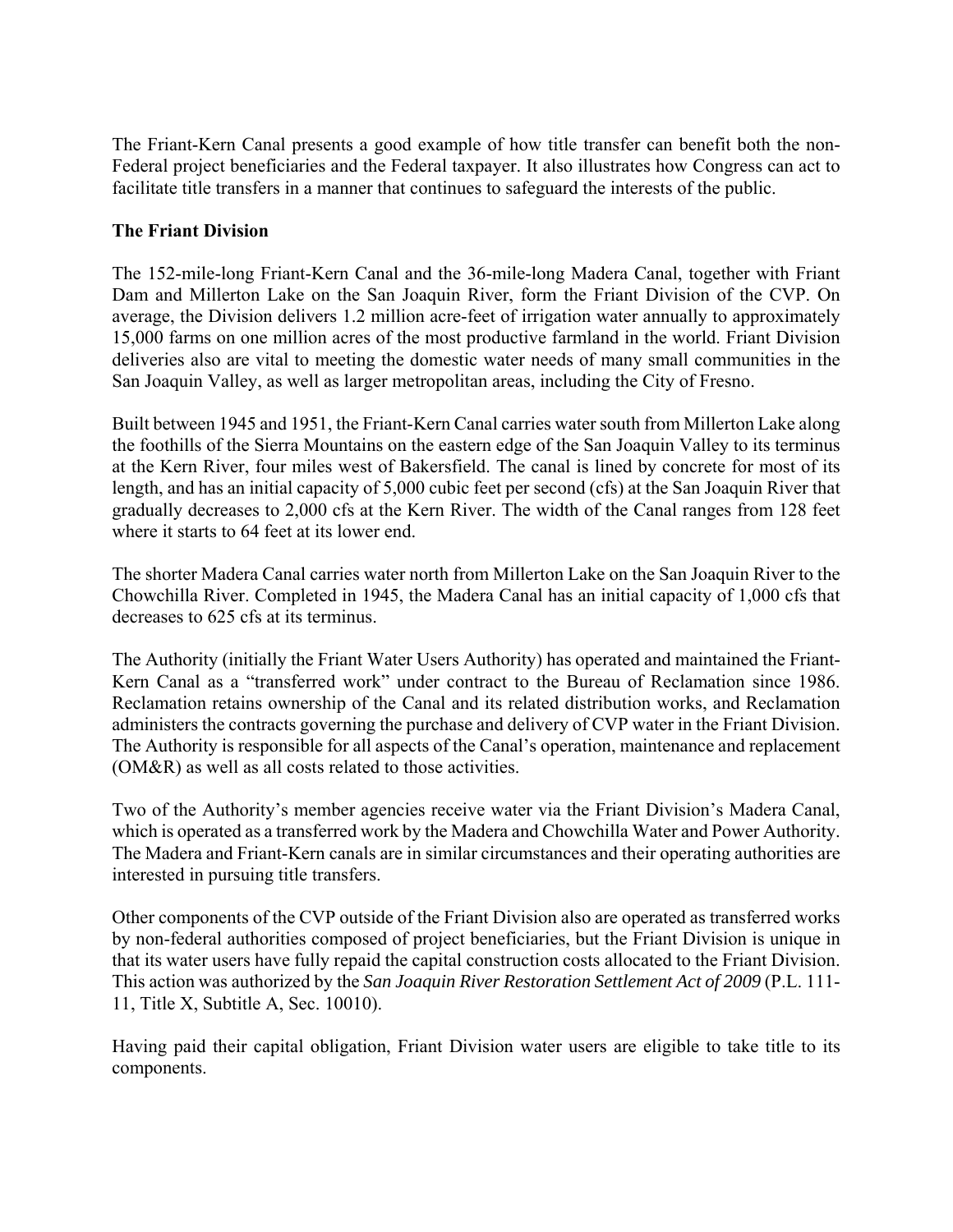The *Settlement Act* authorized the Interior Department to accept prepayment of Friant's outstanding capital obligation and to convert Friant Division "water service" (9(e)) contracts to "repayment" (9(d)) contracts. Friant water users subsequently paid approximately \$215 million to the Federal government for cost of constructing the elements of the Friant Division, including the Friant-Kern and Madera Canals and related distribution works. Per the *Settlement Ac*t, the \$215 million was deposited into the San Joaquin River Restoration Fund, where most of it remains available to implement the San Joaquin River Restoration Settlement, agreed to in 2006 by the Authority, the Federal government and a coalition of environmental organizations.

In late 2016, Congress approved similar "prepayment" provisions in the *Water Infrastructure Improvements for the Nation Act* (WIIN Act; P.L. 114-322, Sec. 4011), giving the Secretary general authority to accept early repayment of capital costs from project beneficiaries, and to make  $9(e)$ -to-(9d) contract conversions. Because  $9(e)$  water service contracts are not common anywhere but California, the WIIN Act provisions are likely to have the greatest effect there, potentially increasing requests for title transfers for elements of the CVP and other stand-alone Reclamation projects in the State.

# **Aging Infrastructure**

The Friant Division was designed and is operated as a conjunctive-use project to convey surface water for direct beneficial uses, such as irrigation, *and* to recharge groundwater basins in the southern San Joaquin Valley. Relative to the amount of water runoff into Millerton Reservoir, 1.8 million acre-feet per year, the operational surface storage capacity of Friant Dam is minimal – only about 385,000 acre-feet. The ability to move significant water through the canals in wetter years to store in groundwater recharge basins is critically important to make the project work as intended. The system delivers two classes of water: Class I, the first 800,000 acre-feet of firm supply; and Class II, up to an additional 1.4 million acre-feet of non-firm supply available only during wetter years. Historically, the Friant Division has received a combination of Class I and Class II totaling about 1.2 million acre-feet annually. Much of the Class II water is directed to groundwater recharge.

This system has been hugely successful. When the Canal came on-line in 1951, severely depleted groundwater levels immediately began to rise and stabilize. As planned, ample groundwater supplies became available to carry farmers through in dry periods, and those groundwater supplies were replenished in wet years with surface water delivered via the Friant-Kern Canal.

At nearly 70 years old, the Friant-Kern Canal is the very definition of "aging infrastructure." Since taking over the responsibility for the Canal in the 1986, the Authority has taken an aggressively proactive approach to maintenance and repairs. Despite those efforts, however, the water-carrying capacity of the Canal has gradually diminished over time, partly because of natural "settling" and partly because of land subsidence resulting from groundwater pumping in the Valley. The Canal is a gravity-fed facility and does not rely on pumps to move water. Subsidence has caused parts of the Canal to sink in relationship to other parts. This negatively affects the Canal's ability to convey water. When the land elevation lowers, the Canal must be operated at a lower flow-stage to ensure that water doesn't overflow the banks.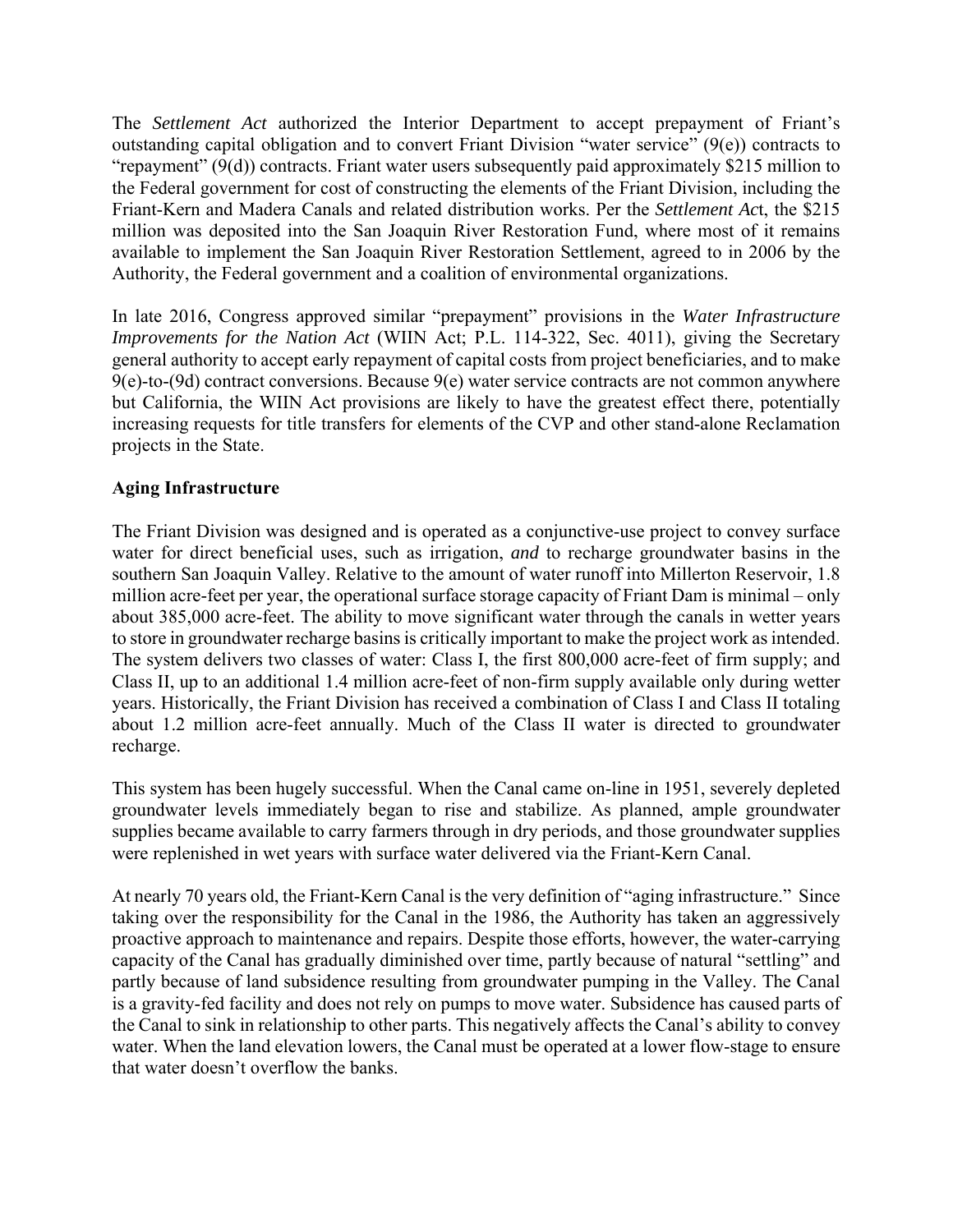From 2012-2017, California weathered its worst drought on record at the same time that increasingly stringent environmental regulations required more surface water to flow to the ocean. This forced San Joaquin Valley water users to rely heavily on groundwater supplies.

In addition, in 2014 and 2015 Reclamation made a decision not allocate any surface water to Friant water-supply contractors for the first time in the history of the project. This action caused most Friant districts to rely solely on groundwater resources to maintain their crops and protect decades of investments.

Groundwater pumping during the drought, including that done by non-Friant irrigators in the region, caused an alarming rapid subsidence below a portion of the Friant-Kern Canal. The drop is so severe that it has reduced our ability to deliver water to many Friant Division contractors by nearly 60 percent. This means that during the exceptionally wet 2016-2017 water year, when the Friant-Kern Canal should have been recharging badly depleted groundwater supplies, the Canal could function at only 40 percent of its capacity in areas with the greatest ability to store groundwater. A fact sheet on the subsidence problem is attached to my testimony.

The Authority and Reclamation are currently exploring options to address the Canal's subsidence problem both in the short-term and more permanently. The San Joaquin Valley is already facing an estimated 2.5-million-acre-foot per year water supply deficit, and in the near future a new State law regulating groundwater pumping could enlarge that shortfall during drought years. So it is absolutely vital that the Friant-Kern Canal be restored to its original full capacity. Doing so could cost as much as \$400 million.

# **Title Transfer Opportunities and Benefits**

The cost for the capacity restoration of the Friant-Kern Canal is largely allocated to the Authority, although there would be considerable costs to Reclamation as well. Transferring ownership of the Canal to the Authority would significantly improve our ability to pay for the capacity restoration project, and reduce or eliminate any Federal costs. Owning the Canal means the Authority would have the asset necessary to secure favorable financing in the market. If the Canal remains in Federal ownership, securing affordable financing terms would be difficult if not impossible. Simply put, it's hard to borrow money with collateral that's not yours.

With ownership of the Canal, the Authority could move more rapidly and efficiently than Reclamation in designing and carrying out repairs. Normal operations, while still governed by existing contracts, laws and agreements, also would become more flexible and responsive to changing circumstances and needs when decisions are not slowed by review and approval of the Reclamation bureaucracy. The Authority would still be bound to meet all contractual obligations to water users, as well as its obligations under the San Joaquin River Settlement and other applicable environmental laws. And the Authority would continue to operate and maintain the Friant-Kern Canal as it has for more than 30 years.

At the same time, Reclamation would be freed from the costs associated with designing and overseeing capacity repairs to the Canal, as well as the cost of overseeing the normal day-to-day operations of the facility and any liability associated with its operations.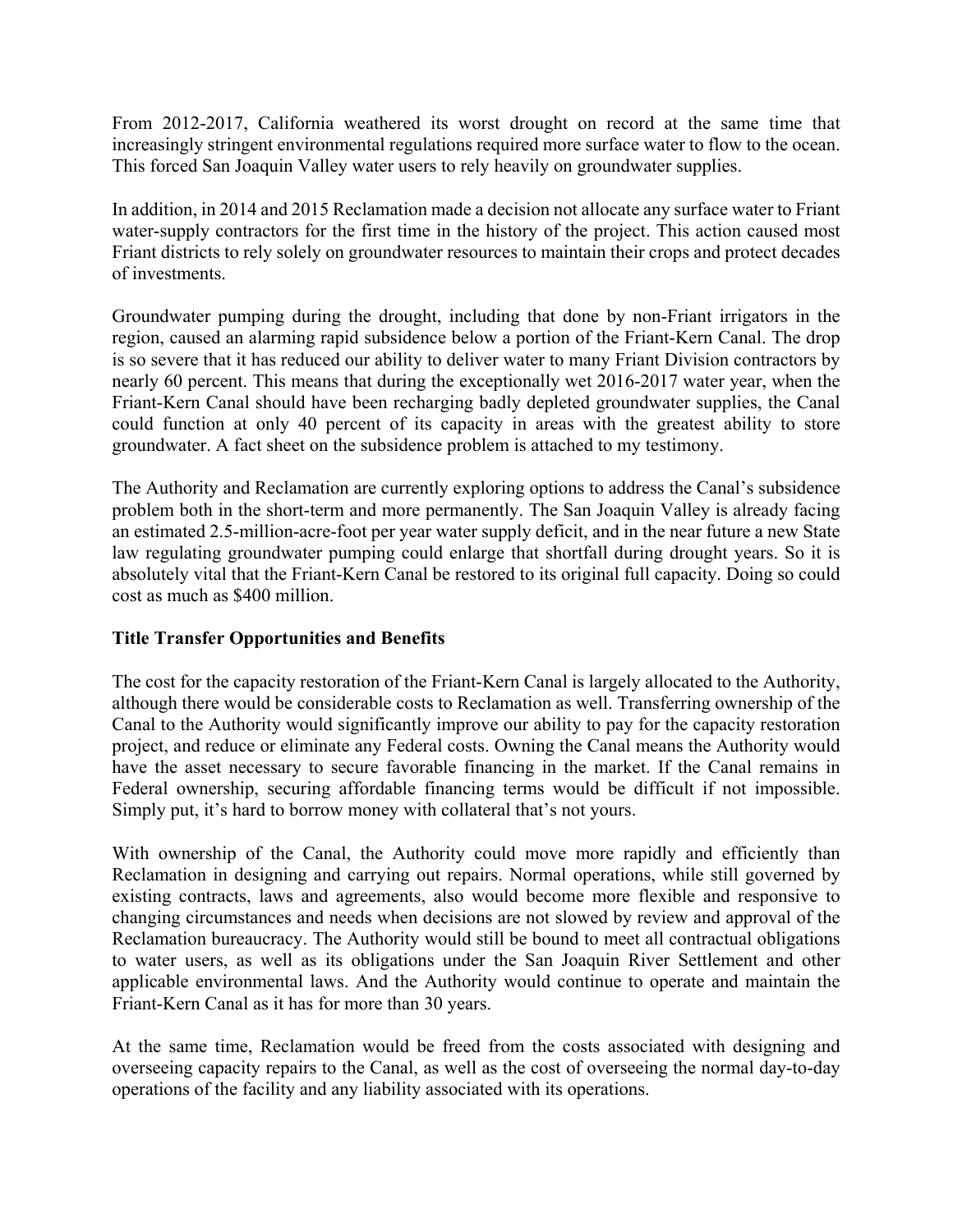But Reclamation would continue to make water-delivery decisions, consistent with the existing contracts, laws, regulations, water rights and agreements that govern the operation of the CVP and the San Joaquin River. And Reclamation would continue to receive the revenues from the sale of CVP water through the Friant Division.

In other words, transferring title of the Friant Kern Canal to the Authority would not and likely could not, change the current operation of the facility, or saddle the Federal taxpayer with the cost of building the Canal – already repaid by Friant water users – or deprive the government of the revenues that the Canal will generate into the future. Instead, with a title transfer, Federal costs would decrease while the Authority's ability to protect the original Federal investment in the project would increase.

Some might argue that transferring the Friant-Kern Canal to non-Federal ownership will undercut environmental protections provided by the Endangered Species Act (ESA), the Clean Water Act (CWA) and other federal and State laws. We see no merit in these assertions. All such laws will continue to apply to Friant-Kern Canal operations regardless of the facility's ownership. For example, two of the largest water projects in California are on the Merced and Tuolumne rivers, tributaries to the San Joaquin River. Both projects were built and are owned and operated by non-Federal irrigation districts. These districts must comply with the Federal and California Endangered Species Acts, as well as Federal and State clean water, fishery and wildlife laws and regulations. In this regard, a locally owned Friant-Kern Canal would be no different from any other locally owned project.

#### **Impediments and Recommendations**

One of the impediments to engaging in Reclamation's title transfer process is the complexity and cost associated with reviews under the National Environmental Policy Act (NEPA) and National Historic Preservation Act (NHPA), which apply to title transfers because they are considered major Federal actions. For example, some of the Authority's member irrigation districts considered acquiring title to small Reclamation distributions works within their district boundaries. But the districts concluded that the cost of the NEPA review alone would exceed the benefits of taking ownership to these small facilities, which the districts have operated, maintained and repaired for many decades.

Congress should act to appropriately focus the scope and implementation of NEPA and NHPA as they are applied to Reclamation title transfers while maintaining a transparent process that is open to public participation. We would welcome the opportunity to work with the Committee to develop legislation to that end.

The Committee also should develop legislation to require NEPA and NHPA evaluations to focus on the particulars of an individual *title transfer itself*, and not on hypothetical and unlikely "alternatives" and outcomes, or on the "impacts" of existing, well-established operations that would not otherwise be subject to review.